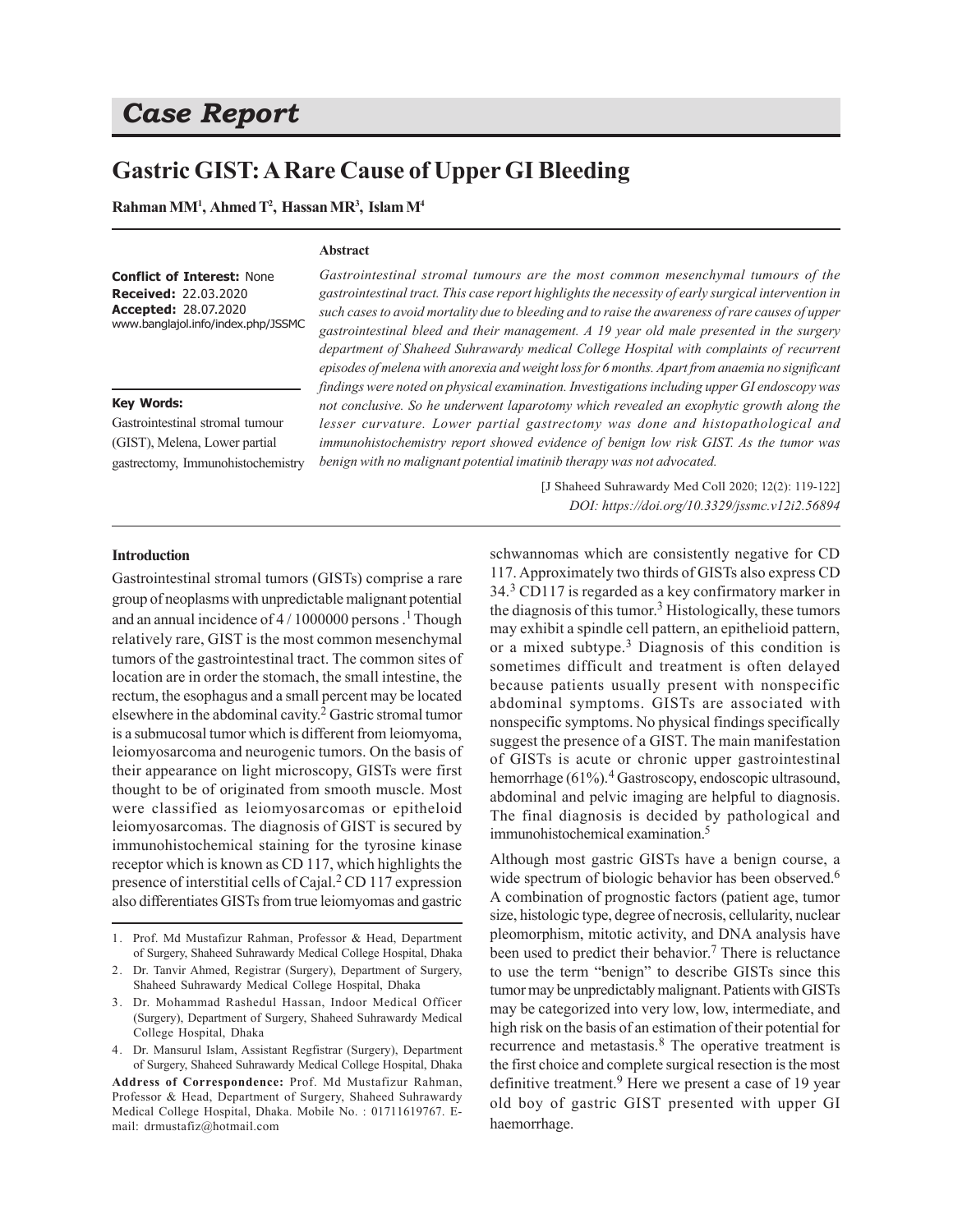#### **Case summary**

A 19 year old male was admitted to the surgery department of Shaheed Suhrawardy Medical College Hospital with the complaints of passage of black tarry stool for 6 months. He also gave history of anorexia, generalized weakness with weight loss for same duration. The patient received 6 units of blood during his course of illness. On examination he was anaemic, non-icteric and his vitals were within normal limit. Per abdominal examination revealed no abnormality. Findings of other systemic examinations were unremarkable. His blood picture showed normocytic normochromic anaemia. His other blood reports including coagulation profile, liver and renal function tests were normal. Ultrasonogram of whole abdomen also showed normal findings. Several upper GIT Endoscopy were done and one endoscopy revealed three submucosal swelling which suggested gastric polyp.(Fig-1) Histopathology report showed that it was a case of chronic gastritis. As all the test results were not conclusive and patient was still bleeding, the patient underwent diagnostic laparotomy. There was an exophytic growth along the lesser curvature extended up to the antrum with no evidence of liver, peritoneal, omental or lymph nodal lesions.(Fig-2) Preoperative findings suggested that it could be a case of Gastric GIST. Patient underwent lower Partial Gastrectomy and the specimen was send for histopathology and report resulted that it was a case of gastric GIST (Gastrointestinal stromal tumor) which was confirmed by immuinohistochemistry. The histology report showed well circumscribed, non-encapsulated tumour within submucosa and muscularis propria. On microscopy the tumour was composed of spindle cells with no significant nuclear pleomorphism. The mitotic count was not high with no evidence of dysplasia or malignancy of overlying gastric mucosa. Immunostaining of the tumor cells were strongly positive for CD117 and negative for S100, desmin, smooth muscle, and actin. The above features strongly suggested the benign nature of GIST. His post-operative period was uneventful and he was discharged with advice on 10<sup>th</sup> post-operative day.



**Fig.-1:** *Showing submucosal swelling along the lesser curvature*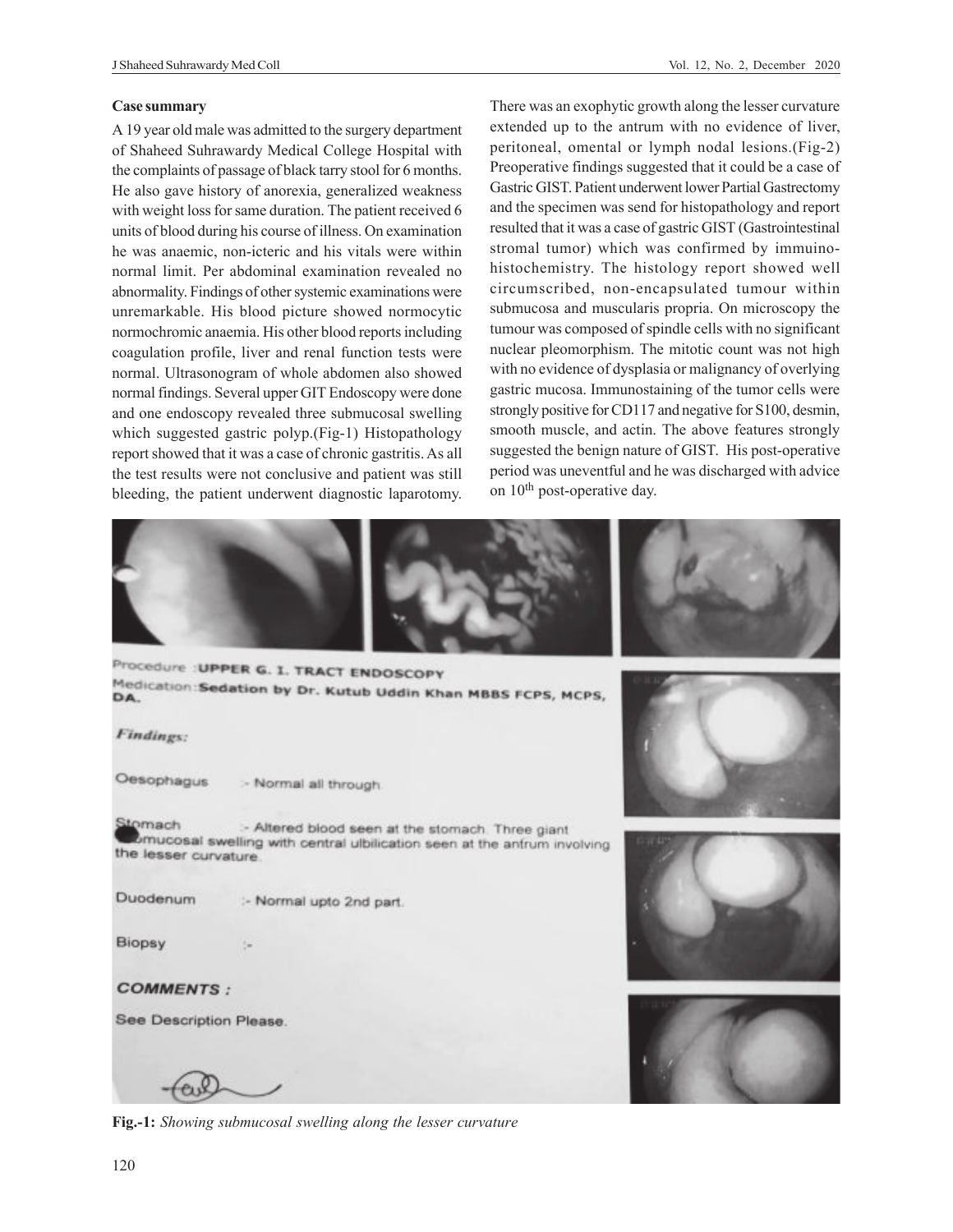

**Fig.-2:** *showing specimen of stomach along with tumor*

## **Discussion**

Gastro-intestinal stromal tumours (GIST) are the most common mesenchymal tumours of the gastro-intestinal tract. They account for approximately 0.1 to 3% of all GI neoplasms.10 Usually, GISTs present in middle age people with a peak age of presentation at 58 years, affecting males and females equally.<sup>11</sup> They rarely occur in children or young adults, but when they do, an association with neurofibromatosis and Carney's triad (gastric stromal tumor, extra adrenal paraganglioma and pulmonary chordoma) has been noted.12 Though our patient was young male of 19 years who presented with gastric GIST but no association with Carney's triad was found.

The clinical presentation of GISTs is variable. It depends on the size and organ involvement. Asymptomatic GISTs are found incidentally during surgery, endoscopy or CT scan for other conditions. Gastric GISTs usually present with vague abdominal pain, dyspepsia, and vomiting. They rarely present with secondary complications such as upper GI bleeding and perforation.<sup>13</sup> Our patient also presented with upper GI bleeding. But as GISTs as a cause of upper GI bleeding is rare, there was a diagnostic dilemma and finally the diagnosis was made by per-operative findings.

GIST is an unusual cause of Upper GI bleeding, and has a high propensity to rebleed. These bleeding tumours need to be investigated urgently as an inpatient rather than as an outpatient. Early surgical intervention, either open or laparoscopic resection, is the treatment of choice to prevent rebleeding. In general, complete surgical resection is accomplished in 40-60% of all GIST patients and in >70% of those with primary non-metastatic GIST. <sup>14</sup> In our case we were able to completely excise the tumour.

GISTs exhibit a highly variable behaviour after resection of the primary tumour. These patients need to be followed

up on a long term basis as local recurrence and metastases can occur many years after surgery. These tumours spread by the haematogenous route predominantly to the liver.<sup>14</sup> Lymph node involvement in very rare and therefore lymphadenectomy is not routinely indicated. In general, local recurrence or metastases develop in approximately 50% of patients who had potentially curative operation.<sup>15</sup> The median disease specific survival for patients with primary GIST is approximately 5 years.<sup>15</sup> The two most important tumor factors for local recurrence and metastasis are tumour size and mitotic rate (size >5 cms and mitosis  $>5$  per 50 HPF increases the risk).<sup>16</sup> Other prognostic factors are completeness of resection, age, and tumor location. Histopathology report of our patient suggested that it was a low risk benign GIST.

Before the Imatnib era surgical resection was the only option available as GIST are highly resistant to chemotherapy and radiotherapy. The 5 year survival rate was 35-65% following complete resection and the medial survival rate was 10-20 months for unresectable disease.<sup>17</sup> The introduction of Imatinib mesylate, a tyrosine kinase inhibitor, has dramatically improved the outcomes of treatment.17 It had demonstrated in clinical trials a significant decrease in tumour size rendering initially inoperable tumour resectable. Imatinib is currently recommended in high risk and intermediate risk group.<sup>18</sup> Metastatic and inoperable GIST are other indication for imatinib therapy.<sup>18</sup> As our patient was in low risk group so no further imatinib therapy was advised.

## **Conclusion**

GIST is an unusual cause of upper GI bleeding. Early surgical intervention is the treatment of choice to prevent bleeding. All suspected mesenchymal tumors of GI should be tested for CD117 by an experienced histopathologist. Following surgery, all patients must be referred to higher centers which have more experience in treating GIST. Early diagnosis and complete surgical resection can provide a better prognosis of the patients.

### **References**

- 1. Matthews BD, Joels CS, Kercher KW, Heniford BT. Gastrointestinal stromal tumors of the stomach. Minerva Chir 2004; 59: 219-231.
- 2. Thomas A, Sing A. Role of positron emission tomographic imaging in gastrointestinal stromal tumors. Appl Radiol 2005; 34: 10-17.
- 3. Fletcher CD, Berman JJ, Corless C. Diagnosis of gastrointestinal stromal tumors: A consensus approach. Hum Pathol 2002; 33: 459-465.
- 4. Li J, Liu P, Wang H, Yu J, Xie P, Liu X. Clinical analysis of 31 patients with gastric stromal tumors. Zhonghua Nei Ke Za Zhi 2002; 41: 742-745.